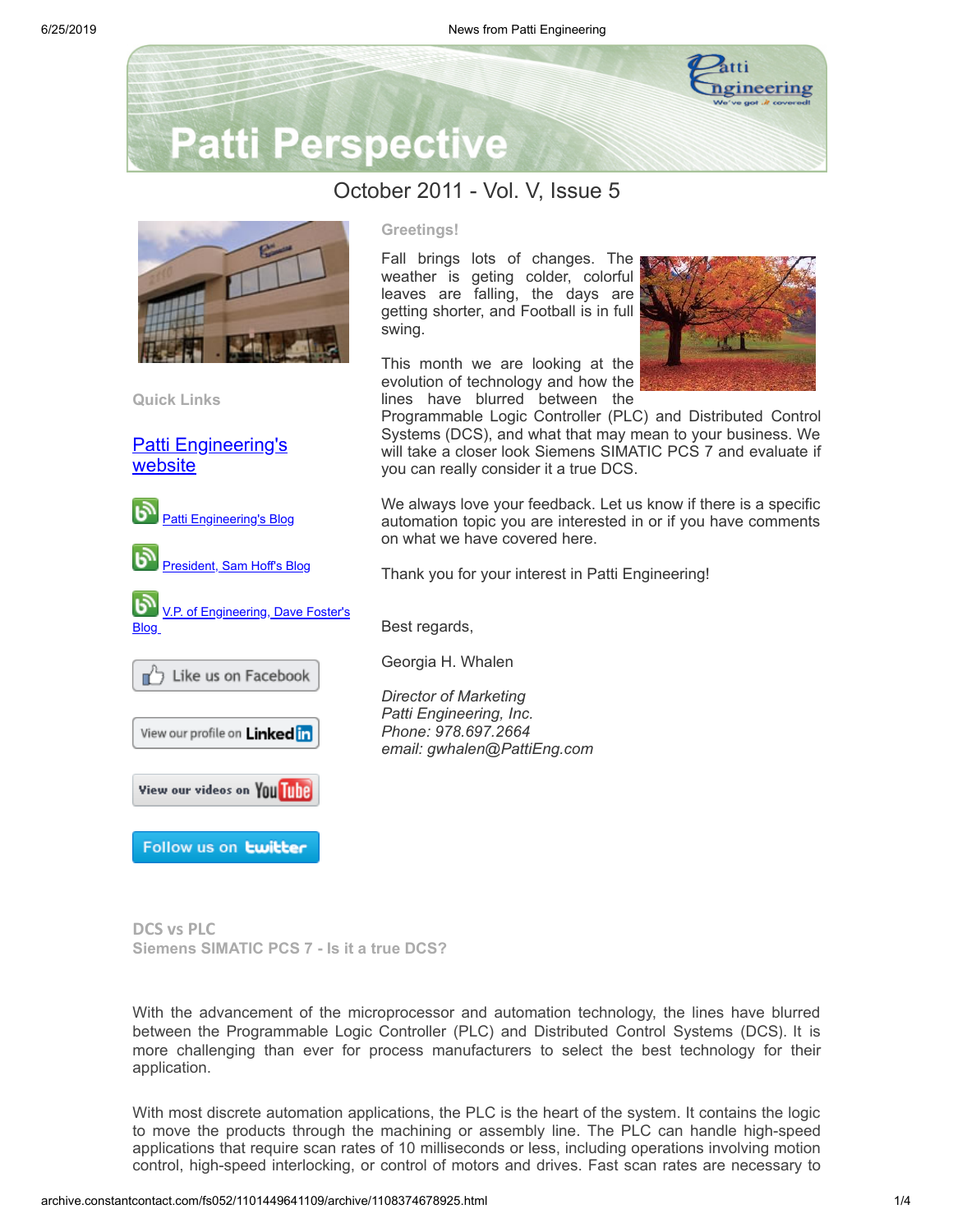#### 6/25/2019 News from Patti Engineering



be able to effectively control these devices. The Human Machine Interface (HMI) provides the operator with supplemental information or exception data.

In process automation where the environment can be volatile and dangerous and where operators can't see the actual product, the HMI is considered the heart of the system. It provides a window into the process



and operators play a more active role utilizing the HMI to monitor and control the process. The DCS is not designed to handle high-speed applications like the PLC can. The regulatory control loops normally scan

in the 100 to 500 millisecond range. To have the control logic execute faster could cause excessive wear on final control elements such as valves, resulting in premature maintenance and process issues.

.

PLC's high level programming languages allow for creating custom logic. The PLC comes with an extensive variety of functions and elemental building blocks that can be custom developed and chained together. Creation of the custom code from scratch allows for integration of functions and products into a seamless architecture.

A traditional DCS does not have PLC like flexibility. The traditional DCS has pre-engineered solutions consisting of standards, templates, and extensive libraries "out-of-the-box". A DCS trades unlimited functionality and customization for repeatability and dependability. The system is expected to function as a complete solution with standard functions.

The PLC has flexibility and open architecture whereas the DCS has an intuitive programming platform, which utilizes predefined and pretested functions to save time and drive repeatability. The PLC's ladder logic is best for discrete control applications. The DCS's function block diagram is preferred for continuous control and implementing alarming schemes.

If your application would be best served using both PLC and DCS you may need a process control system for hybrid applications. In the old days if you chose to go with a DCS you were locked into that company and the flexibility of integration of the PLC open architecture world was not an option. Not true today, as we look at the Siemens SIMATIC PCS 7.



Siemens SIMATIC PCS 7 is more than a DCS, it gives you both PLC and DCS functionality. The open architecture of SIMATIC PCS 7 process control system enables full integration of all the automation systems in your plant: process, batch, discrete and safety, and all the field devices; instrumentation, analytics, motors, drives, and safety into a single platform, with common tools for engineering, visualization, and facility-wide asset and maintenance management.

The PCS7 platform is essentially software extensions for the

Siemens S7-400 PLC and Siemens HMI running WinCC. These software extensions come in the form of function libraries and software tools that are used to create a high level software solution that when compiled runs on the same hardware platform as a traditional PLC. The controller software and HMI software are closely integrated and much of the HMI functionality is automatically generated based on the content of the controller program.

From a development standpoint, there is an extensive and comprehensive software library that is used to develop the overall software solution. Very little, if any, lower level programming is required. Development time is reduced because of the software library and the fact that much of the HMI functionality is automatically generated. From a safety standpoint, hardware and software redundancy is fully supported by PCS7.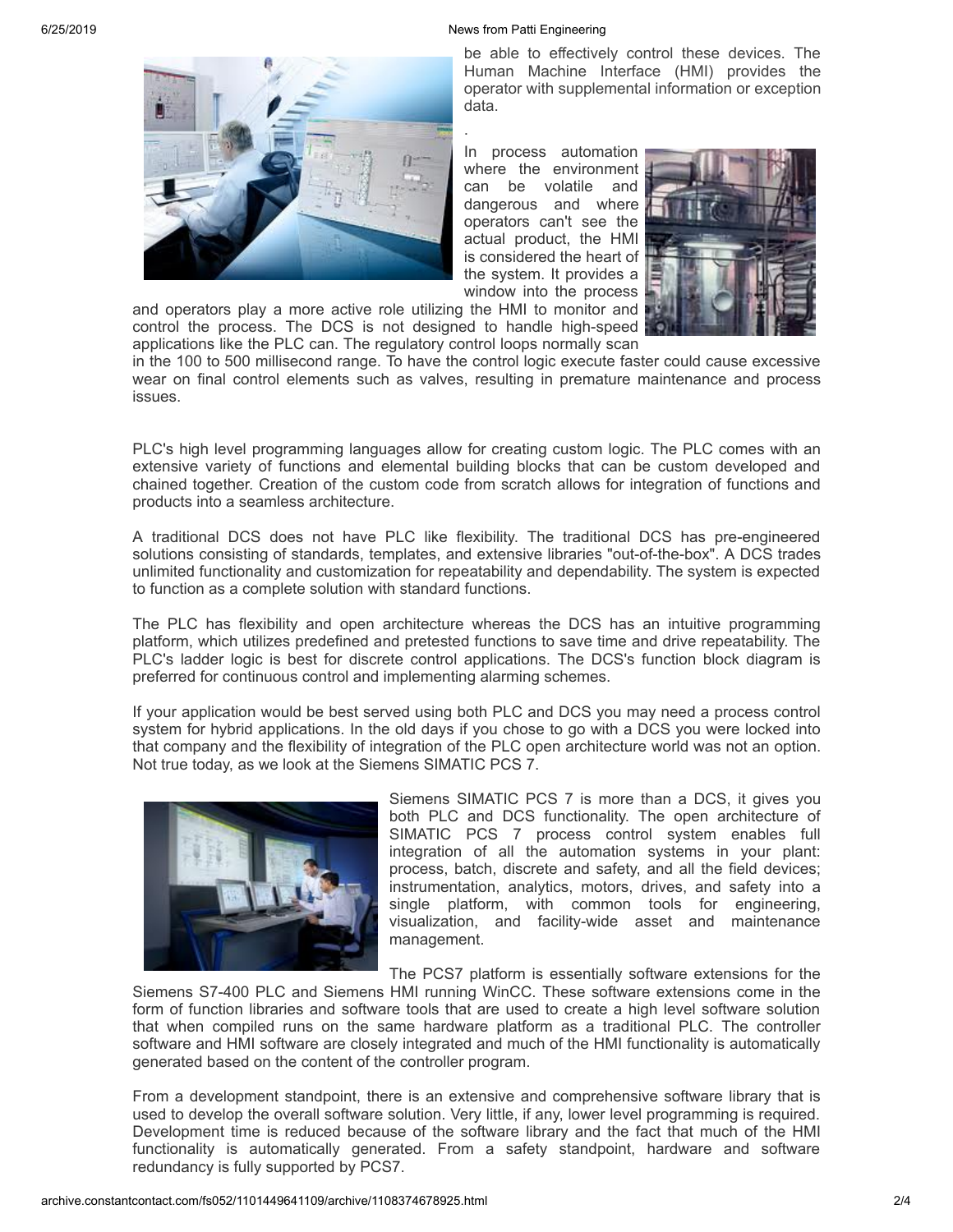The standardization of much of the control logic may reduce the time/cost of a new engineer picking up an existing project and understanding it. There could be significant cost savings from systems with heavy redundancy or duplicate hardware and process.

PCS7 was developed specifically for process control applications. The PCS7 is not used in place of a PLC, but it is a tool or programming method for using a PLC. A PLC is still used in conjunction with the process control system, but PCS7 is used to build the control software and interrelations. PCS7 is more likely to replace a system HMI than the PLC. PCS7 uses Win CC to provide a SCADA solution for supervisory control and the acquisition of data for a process environment. In general the types of projects you would use PCS7 would be Chemical, Energy, Utilities, Food and Beverage, and Pharmaceutical.



As a **[Siemens](http://www.pattieng.com/partners-seimens-steeplechase-mitsubishi/siemens-integrator.html) Solution Partner**, Patti Engineering has

the expertise to help you evaluate the automation technologies available to help you determine the best solution for your business to operate at peak efficiency. The right solution can make all the difference to your return on investment and bottom line profits.

Patti Engineering Phone: 1-800-852-0994 (US Only) (248) 364-3200



# **Solution Partner**

Automation

## **SIEMENS**

**Patti Personnel - Georgia H. Whalen**



Georgia H. Whalen

As the Director of Marketing at Patti Engineering, Georgia is dedicated to communicating the unique contribution, value and strengths Patti Engineering brings to their customers and partners as a control systems integrator. Georgia plans and executes all of our marketing activities including traditional marketing initiatives and inbound marketing initiatives using the web and social media. In describing her role at Patti Engineering, Georgia noted, "I am proud to be part of a dynamic company whose management and engineering team strives to embrace their strengths and prides themselves on bringing real value in terms of talent, dedication and commitment to their partners and clients."

Georgia earned her degree in Business Administration with a concentration in Marketing from Susquehanna University in Selinsgrove, Pennsylvania. Prior to joining Patti Engineering in the fall of 2009, she worked with a number of fortune 500 companies, including Kraft and Nestle in a sales and marketing capacity. In

addition to marketing responsibilities here at Patti Engineering, Georgia also leads the marketing efforts for our sister company LEID Products [\(www.LEIDProducts.com](http://www.leidproducts.com/)). LEID Products offers biometric and controlled access systems for the